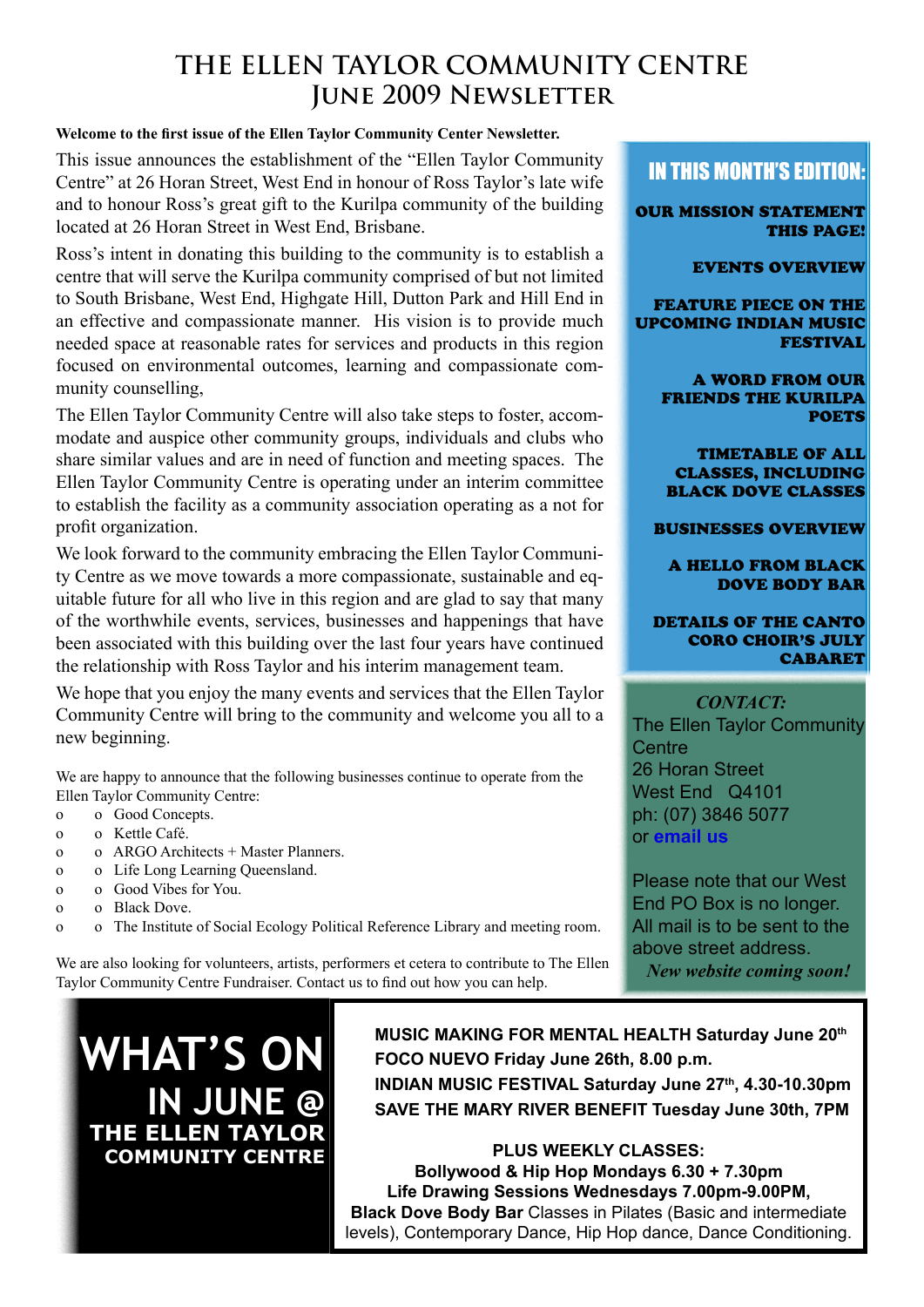# upcoming EVENTS

<span id="page-1-0"></span>The Ellen Taylor Community Centre continues to provide space for community groups, businesses, anyone and everyone to hold special events, classes, workshops, festivals, fundraisers, meetings, private parties, concerts - anything!

We would like to thank our regulars for their ongoing support - Foco Nuevo, the Kurilpa Poets, the Canto Coro Choir, Liz's Life Drawing and Rachael's bollywood group will all continue to share our space and give their valuable presence to our community. Thank you!!

The end of June will be a huge month for music and festivities, kicking off Saturday the 20th with the **Music Making for Mental Health** gig raising funds and awareness for men's mental health issues. **Foco Nuevo** will keep the ball rolling with quality blues, folk and

latin-american music on Friday the 26th before Harmony Arts bring us the first annual **Indian Music Festival,** with food, dance and international music acts.

June finishes with the incredible tales of **Steve Posselt** in a presentation to raise funds for the Save the Mary River Brisbane group. Come along to hear about Australia's waterways and marine wilderness and contribute to a good cause.

The Kurilpa Poets will be using an alternative venue this month as they have been generous enough to give up their usual time slot to accomodate the Canto Coro Choir as the choir shifts into it's next phase of rehearsals for their upcoming July performances. Thanks to the poets and their new convenors Amanda and Vij- we look forward to welcoming you back next month.

#### MUSIC MAKING FOR MENTAL HEALTH Saturday June 20th

Organised in conjunction with Micah Projects Ltd- quarterly concert featuring poet/singer/raconteur Joe Lynch and well-known folk singer Anne Birmingham, plus resident group Calex.

> \$10/\$5 conc. Tea, coffee, and yummies. Contact Alex: 0428 673 349 alexrobinson7@hotmail.com

*The Ellen Taylor Community Centre houses a medium sized hall for hire and an adjacent commercial kitchen, with additional facilities including adaptable cabaret and theatre stage formats, 2 silver screens, projector, PA system, 80 interlocking floor mats, chairs and tables. We are also home to the Insitute for Social Ecology library which can be hired for meetings of up to 20 people. Currently BYO with license in the works.* 

*Contact (07) 3846 5077 to book*

## FOCO NUEVO - Friday June 26th



ACOUSTIC UNION STRING BAND is a collaboration of four like-minded musicians - Chad and Michelle Swaby, Mark Ruff Cut Anderson and Alison MacKenzie - from the Darling Downs region sharing a passion for good handmade music. Melodic tunes, with a 'down on the farm' feel. Largely influenced by the likes of Bob Dylan, Johnny Cash and Steve Earle blended with a mix of old time Blues, Country and Bluegrass melodies.

A journey back to Music's Golden Age. Come along for the Ride!

JULIE MINTO: Songwriter/ guitar / harmonica player and vocal powerhouse, Julie picked up the guitar and started writing songs at age 14.

Julie has performed solo throughout Australia including Warrego Winery, Tamar Valley Folk Festival, Dorrigo Folk & Bluegrass Festival and Redlands Spring Festival. She also is the lead singer of celtic-infused folk rock band "Thornlands" that has performed at the Cygnet Folk Festival, Wintermoon Festival, Folk Redlands and Woodford.

Julie likes to sing the blues but otherwise her songs are full of life and laughter.



Jumping Fences: Jumping Fences, the song-writing partnership of Lachlan Hurse and Sue Monk, will be playing their mix of original and Latin American songs. Accompanied by Ross Gwyther (saxophone and clarinet), Dan Simpson (drums) and James Harper (percussion) their songs extend the folk tradition, and give new insights into the breadth of contemporary life.

We are pleased to have Nayita and Karla Orellana serving tasty Latin American meals, as well as cakes, tea and coffee. BYO

Entry is \$10 and \$7 (concession)

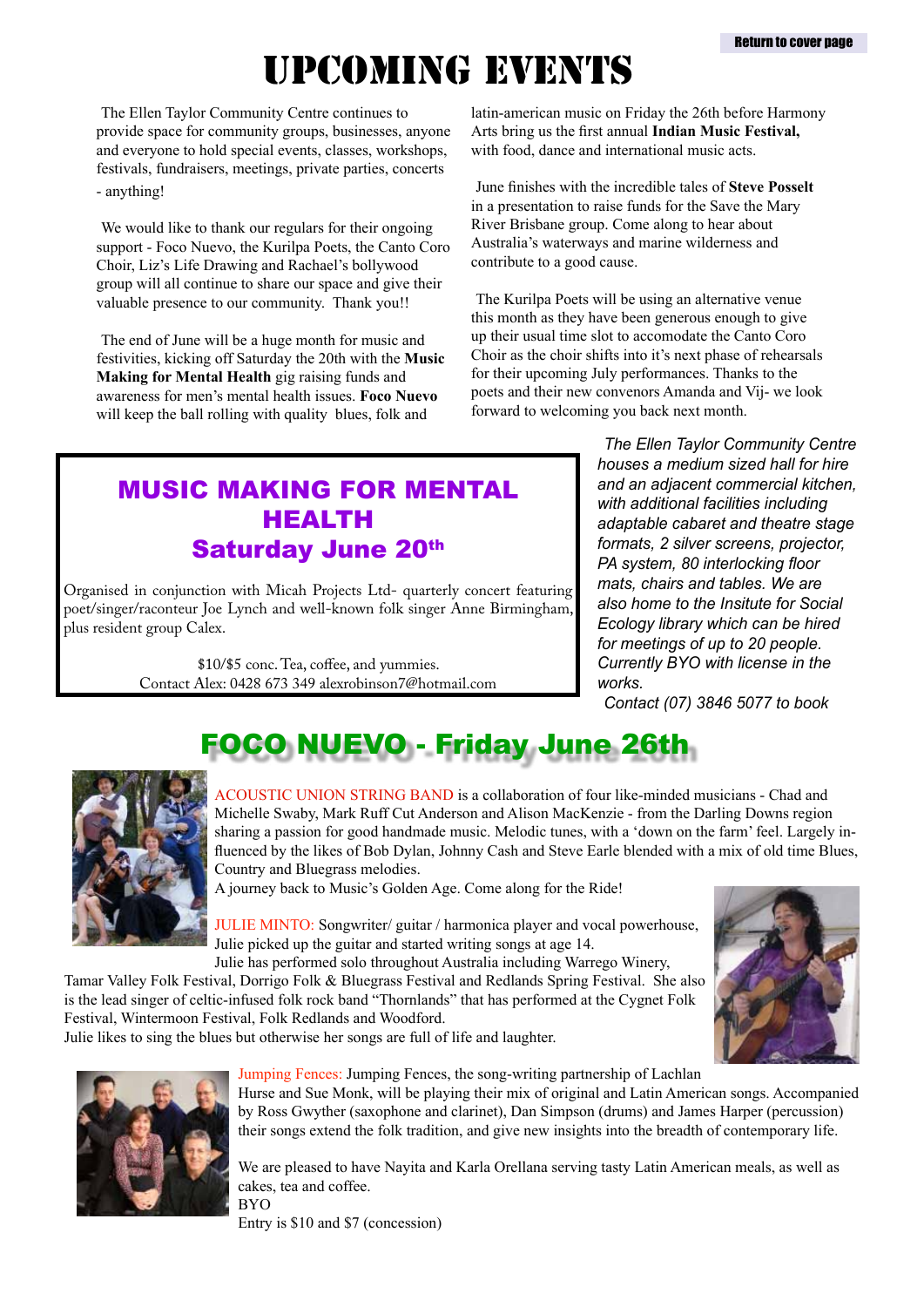#### <span id="page-2-0"></span>First Annual Indian Festival in west End helps Women in Varanasi

What a great opportunity to spend relaxing afternoon surrounded by mesmerising sounds of Sitar and Tabla, enjoy Indian Dancing and indulge in Indian Cuisine and mingle with friendly people.

On 27th of June Harmony Arts Supportlinks Inc and Sa Re Ga Ma Shool of Indian Music present First Annual Indian Festival in the Ellen Taylor Community Centre at 26 Horan Street, West End. The event will bring experience in richness of West End cultural diversity and tradition. Festival supports wide range of styles of Indian Music such as: contemporary fusion, film music, folk, Bollywood Style, spiritual, semiclassical and classical music. The idea was born through the dream of Mr Rahim Zullah, the Coordinator of Sa Re Ga Ma School of Indian Classical Music, to establish an annual Indian Festival in Brisbane. It is widely supported by Indian music performers from Brisbane and surroundings.

Festival is going to start at 04:00 pm and continue until later in the night. Tea and beverages are available during the Festival. It is going to be officially welcomed by Dr Singh the Indian Honorary Consul and long time supporter of Sa Re Ga Ma School of Indian Music. Tickets for the Festival are available from Radio Brisbane and the Ellen Taylor Community Centre. Numbers of seats are limited, please book in advance.

The Profit from the event is going towards "Mother" humanitarian project from Varanasi, for support of education for girls and women from disadvantaged families.

*This is the letter of explanation about "MOTHER" humanitarian organisation from Varanasi that festival is supporting. Letter is written from the heart. Please disregard grammatical details. The letter for request of assistance is written by coordinator of the project from Varanasi, he is fluent in several languages and one of them is English.*

" MOTHER organisation is Founded by Sushila Shukla on 25th December 2008, to support the Female Children's and Women who need Moral / Financial and Legal support.

WOMEN IN INDIA -The Indian Society is a MAN Dominated Society Where Girls and Women have no right to take any decision without asking MALE members of their Family or Society the position of Women in India is very POOR. Even though, we are entering in 21st century but the opinion about the Women is not changing. Indian culture proclaims,

#### "WOMEN IS THE POWER AND PRO-DUCER OF WORLD WEMUST RE-SPECT THEM"

ADOPTION OF FEMALE CHILD -In Indian Society if there are 5 children's in a family two boys and three girls or three boys and two girls, if family cannot afford to send them all to school they always give preference to boys over girls even when boys are less talented. It si very common to see older sister teaching younger brothers or other younger children, but we never found an older brother to teach their Younzger sisters, it's prove that the Women's have compassionate HEART. MOTHER has Adoption system for Female child from Poor Family, in this system one person can "Adopt" support the education of one or more Girls.

To adopt a child Adopter has to pay 25 Euro in the beginning and 10 Euro or every month. With this money the





Child will have Education in the Good School near their living area and some FRUIT every day..

FINANCIAL SUPPORT for POOR WOMEN-Women are always dominated by the man in Indian Society because most of Women can't support their Family Financially, MOTHER had organised Tailoring Classes and some other courses for the Women's to provide them Financial support , Once when Women will start supporting their Family Financially then they can interfere in every decision this will be better for all world because Women always think about Welfare of everyone .

LEGAL SUPPORT FOR WOMEN -Women are facing problems after Husband death. The 60% Women's kicked out from the House along with the Children (Some time Without Children) after the death of their Husband. MOTHER will assist in provision of legal support and advocate for their rights.

MEDICAL FACILITIES FOR POOR WOMEN AND THEIR CHILDREN -Mother has got a plan to have a Clinic twice in a week for poor Women's and their Children's of very low cast it will provide medicine by vvpaying Rs.10 only and if some one need some kind Test which is Expensive then Mother will arrange it in some big hospital for lower rate. Let's support Women they can create a new WORLD.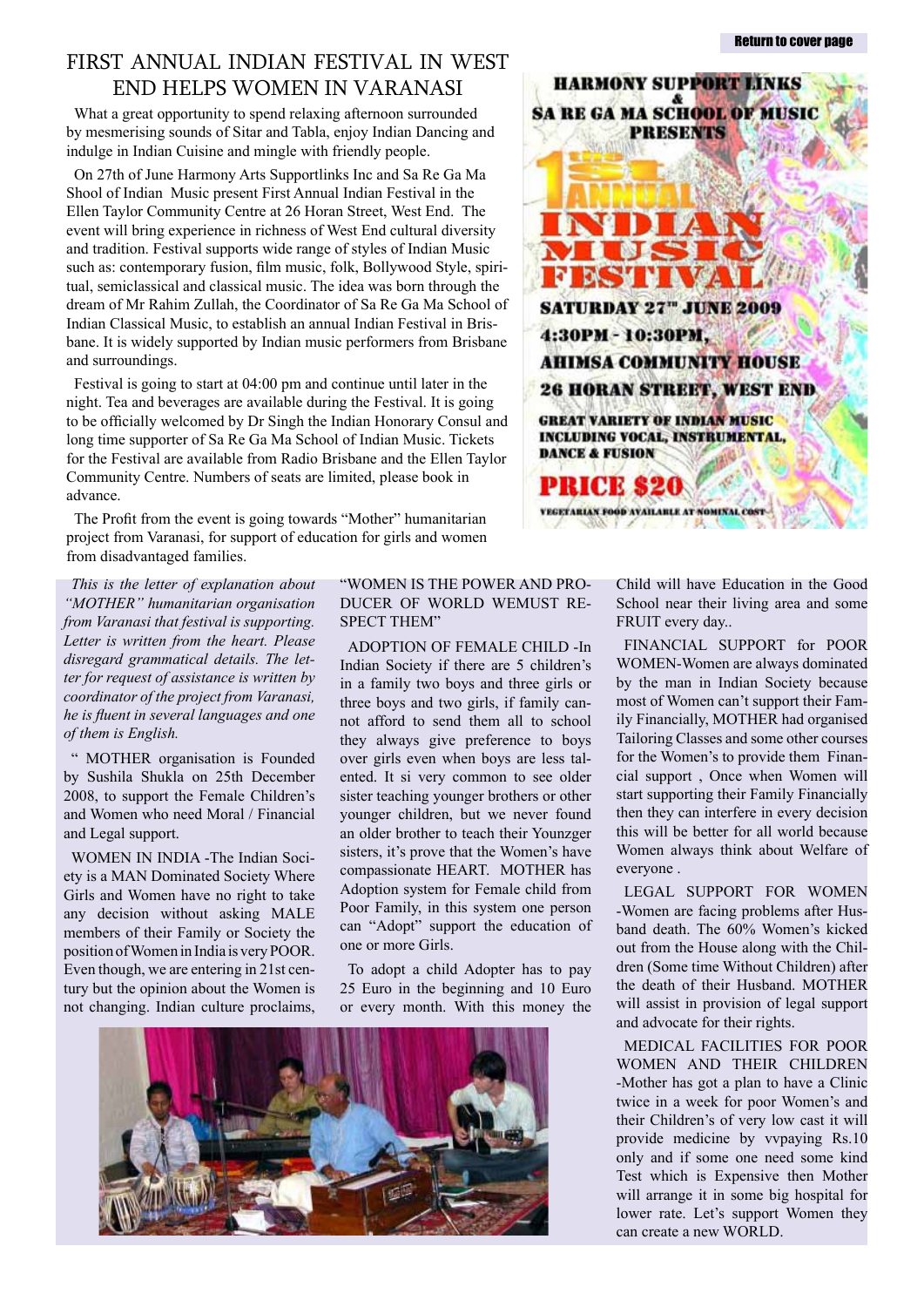**Return to cover nage** 

#### <span id="page-3-0"></span>June Kurilpa Poets- Moved for this month only!!

The Kurilpa Poets are delighted that they are staying as part of the vocal tapestry of the Ellen Taylor Centre blend of community performances. We are delighted.

June however brings the Kurilpa Poets to performing at the **Browning Street Studio** on the  $28<sup>th</sup>$  June, 2-4.30pm, as another event is on our usual spot – Don't be deterred (the best are flexibile) however we will be returning to the Ellen Taylor Centre in July. We are returning as a regular calendar spot so mark it down and don't miss out.

#### **Paul Dobbyn is the June Feature**

**Poet** – With his selection of his books of poetry – *Storm Window, Siren of Shop 19* then *War Spoils. Paul looks forward to sharing with you his range.*

Come along to Browning Street and be part of this months event, and keep your eyes open for the July Feature Poet and Open Mic for Kurilpa Poets at Ahimsa House on the  $26<sup>th</sup>$  July! 2-4.30pm

We are putting together a range of our Kurilpa Poets pieces which will be available at the Ellen Taylor Community Centre from the 1st July, so make sure you get a copy. If you haven't been to our events or want to know more about the Kurilpa Poets email us at **[kurilpapoets@yahoo.](mailto:kurilpapoets@yahoo.com.au)** [com.au](mailto:kurilpapoets@yahoo.com.au) We welcome all writers poets, song – if you want to share come along and join a great high energy and break the ice with fellow writers who are keen to develop and share and network!

 $20<sup>th</sup>$  June – Kurilpa Poets are being part of the Winter Solstice at Nothey

**Life Drawing group**

7pm – 9pm Wednesday Nights

This class is all about being unique! We draw from live models every week.

The class is broken down in to two 1hour sessions, we start off nice and fast and at the end its all about creating your masterpiece.

If you want to get messy while you draw or paint this is the place to do it. I encourage everyone to try something different.

If you're looking to join a fun atmosphere and meet a few fellow artists come and join us.

\$15 for casual classes \$40 For 3 classes \$100 for 8 Classes

For the classes you need to bring in your own materials paper, pens, pencils, charcoal and watercolours etc.

> www.graceartevents.com liz@graceartevents.com

Street City Farm, corner Northey St/Victoria Windsor. Web site [www.](http://www.nscf.org.au/) [nscf.org.au](http://www.nscf.org.au/) – 4pm-midnight. Check the website and join the event – family friend, stages, dancing, bonfires, a wonderful celebration.

Last month had an excellent turn out of approx 30… and it was great to have some our regulars and those we hadn't seen for some time join us in farewelling one of our original founders from his position as Principal Convenor – Paul Milo. Paul won't be far away however he has been ordered by his doctors to slow down so Vij Chandra and Amanda Maystone-Towell are Co-Convenors and seeking the support of people keen to be part of the Kurilpa Poets Committee. The more on board, democratic decisions and projects to take the Kurilpa Poets in the next chapter of our book….

Finally – Thank you to the Ellen Taylor Community Centre and our

fabulous Events Co-Ord – Madeleine



for her support and

communications. Thanks also to our wonderful members - lets see if we can build on last month and bring our past members back to our safe, wonderful monthly event.

Ps. No bar will be supplied. BYO with duty of care welcome. Bottomless Tea and Coffee supplied to all members.

See you at the next event! Amanda and Vij Amanda Maystone-Towell 0423 772 407 and Vij Chandra 0411 033 181 kurilpapoets@yahoo.com.au

#### Save the mary river Fundraiser

**On 30th June** Steve Posselt will be speaking about his epic journeys with his wheeled kayak. His book, Cry Me a River, is about the Darling and the Murray, a journey of over 3,000km.

Proceeds from the evening will go to the Save the Mary River Brisbane Group. Steve interrupted writing the book to complete a historic loop in his kayak – up the Brisbane River, drag over the Conondale Ranges, down the Mary River and a quick jaunt home down the coast from The Great Sandy Strait. Find out what it's like to have a whale surface 2m away when he paddled 3250 letters down to Peter Garrett at the opera house in October last year.

Sometimes amusing, always interesting, and at times confronting, Steve's presentation is something you will remember for a very long time.

Introducing Steve will be Professor David Hood, inspirational Al Gore presenter, indomitable champion of sustainability in the built environment, Chairman College of Environmental Engineers, Chairman Australian Green Infrastructure Council.

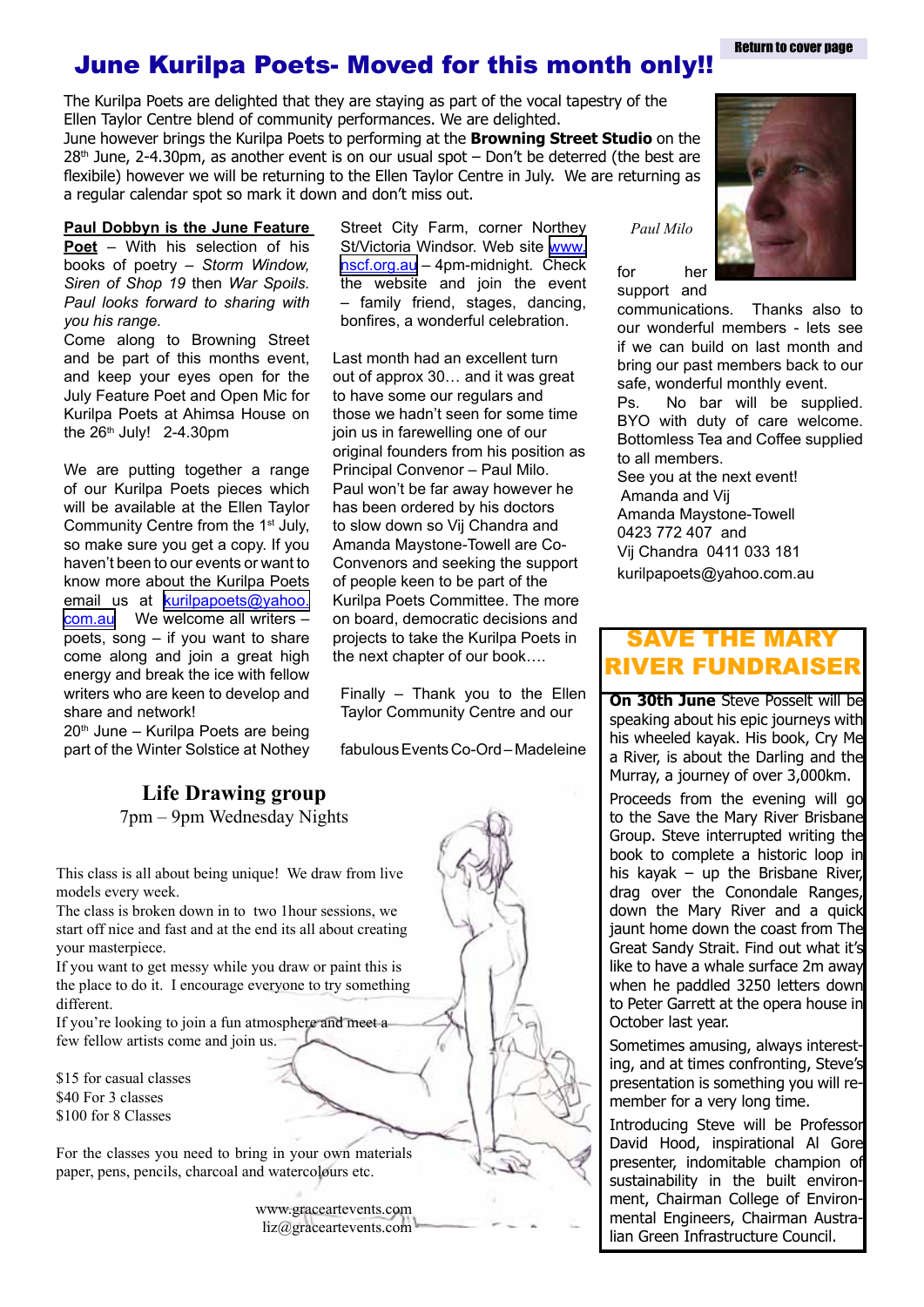#### [Return to cover page](#page-0-0)

#### Bollywood and Hip Hop classes on Monday nights!

3 classes run every week: Bollywood 5.30pm, Bollywood 6.30pm, Hip Hop 7.30pm Cost: \$7 for one class or \$10 for two classes *Classes are also available at Fortitude Valley or Spring Hill www.bollyfunk.blogspot.com For more information e: rachaeljacobs@bigpond.com or Ph: Rachael 0414 305 600*



#### <span id="page-4-0"></span>WHAT'S ON IN JUNE @ THE ELLEN TAYLOR COMMUNITY CENTRE

| Sunday    | Monday                                                                                                                          | Tuesday                                                                      | Wednesday                                                                                     | Thursday                                    | Friday    | Saturday                                                                                             |
|-----------|---------------------------------------------------------------------------------------------------------------------------------|------------------------------------------------------------------------------|-----------------------------------------------------------------------------------------------|---------------------------------------------|-----------|------------------------------------------------------------------------------------------------------|
|           |                                                                                                                                 | <u>2</u>                                                                     | $\overline{3}$                                                                                | 4                                           | 5         | $\underline{6}$                                                                                      |
|           | Pregalates 10AM<br>Basic Pilates 5:30PM<br>Dance conditioning 6:30PM Intermediate Pilates<br>Bollywood 6:30PM<br>Hip Hop 7:30PM | Modern Contemporary<br>5:30PM<br>7:00PM                                      | Basic Pilates 5:30PM<br>Hip Hop 6:30PM<br>Life Drawing Sessions Nia Dance<br>7PM              | Meditation &<br>Stretch 5:30PM<br>6:30PM    |           | <b>Basic Pilates 9AM</b><br>Dance Conditioning<br>10AM<br>Pregalates 11AM                            |
| <u>7</u>  |                                                                                                                                 | $\overline{\mathbf{2}}$                                                      | <b>10</b>                                                                                     | 11                                          | <u>12</u> | <u>13</u>                                                                                            |
| <u>14</u> | 15                                                                                                                              | Modern Contemporary<br>5:30PM<br><b>Intermediate Pilates</b><br>7:00PM<br>16 | Basic Pilates 5:30PM<br>Hip Hop 6:30PM<br>Life Drawing Sessions Nia Dance<br>$\frac{7PM}{17}$ | Meditation &<br>Stretch 5:30PM<br>6:30PM    | <u>19</u> | <b>Basic Pilates 9AM</b><br>Dance Conditioning<br>10AM<br>Pregalates 11AM                            |
|           | Pregalates 10AM<br>Basic Pilates 5:30PM<br>Dance conditioning 6:30PM Intermediate Pilates<br>Bollywood 6:30PM<br>Hip Hop 7:30PM | Modern Contemporary<br>5:30PM<br>7:00PM                                      | Basic Pilates 5:30PM<br>Hip Hop<br>6:30PM<br>Life Drawing Sessions 6:30PM<br>7PM              | Meditation &<br>Stretch 5:30PM<br>Nia Dance |           | <b>Basic Pilates 9AM</b><br>Dance Conditioning<br>10AM<br>Pregalates 11AM<br>Music Making for        |
| 21        | 22                                                                                                                              | 23                                                                           | <u>24</u>                                                                                     | 25                                          | 26        | <b>Mental Health</b>                                                                                 |
|           | Pregalates 10AM<br>Basic Pilates 5:30PM<br>Dance conditioning 6:30PM Intermediate Pilates<br>Bollywood 6:30PM<br>Hip Hop 7:30PM | Modern Contemporary<br>5:30PM<br>7:00PM                                      | Basic Pilates 5:30PM<br>Hip Hop 6:30PM<br>Life Drawing Sessions Nia Dance<br>7PM              | Meditation &<br>Stretch 5:30PM<br>6:30PM    | 8PM       | Foco Nuevo Basic Pilates 9AM<br>Dance Conditioning<br>10AM<br>Pregalates 11AM<br><b>Indian Music</b> |
| 28        | 29                                                                                                                              | 30                                                                           |                                                                                               |                                             |           | Festival 4:30PM                                                                                      |
| 2PM       | Kurilpa Poets Pregalates 10AM<br>Basic Pilates 5:30PM<br>Dance conditioning 6:30PM Modern Contemporary<br>Bollywood 6:30PM      | Save the Mary River<br>Benefit 7PM<br>5:30PM                                 |                                                                                               |                                             |           | See the Black Dove Body Bar timetable in full                                                        |

Intermediate Pilates

7:00PM

Hip Hop 7:30PM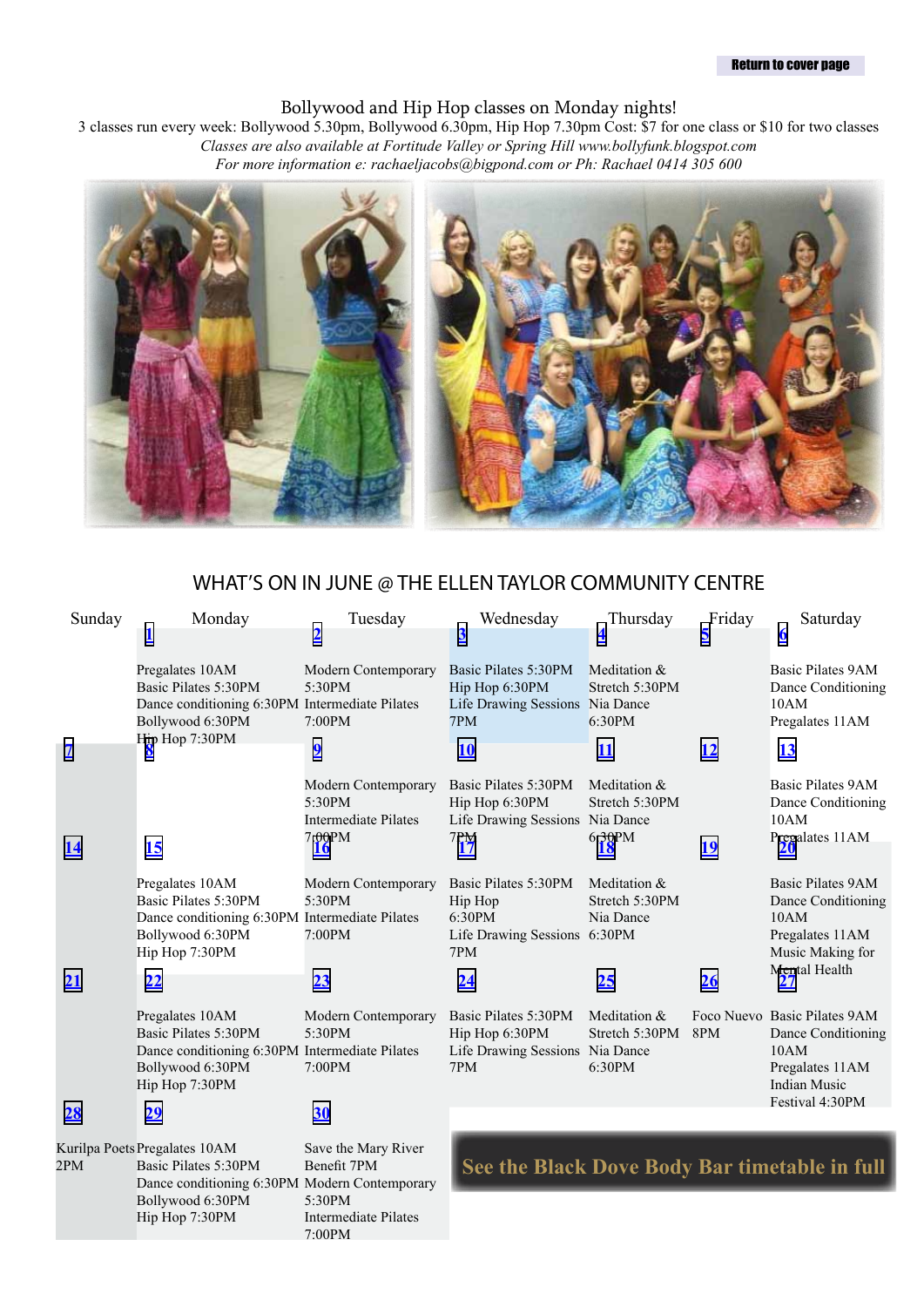### <span id="page-5-0"></span>Businesses at the Ellen Taylor Community Centre



With the Brisbane **[Greenfest](http://www.greenfest.com.au)** on the weekend it might have seemed a little quiet in the halls of the Ellen Taylor Community Centre, but rest assured that all our friends in business at 26 Horan Street were just working hard in the lead up to australia's largest green festival! We're proud to have had them strutting their stuff in the Brisbane Botanic Gardens this weekend just gone and we are sure that the huge crowd loved their products and services as much as we do! We hope everything went smoothly for all.

The Ellen Taylor Community Centre is still home to the following innovative and exciting businesses:

#### o [Good Concepts](http://www.goodconcepts.com.au).

Specialising in gifts and products that meet Mark's high socially ethical and sustainable benchmarks.

#### o Kettle Café.

Gemma's (Stove Café, Jane Street) new hole in the wall café featuring all the high quality coffees and fare that she has become famous for in West End.

#### o [ARGO Architects and Master Planners](http://www.argo.com.au)

Will's well established professional practice specialises in sustainable and socially ethical built outcomes.

#### o Lifelong Learning Council Queensland.

Helen continues to educate the broader community and auspice community groups into effective operations.

#### o [Good Vibes for You.](http://www.goodvibesforyou.com)

Ajanta and Rachael's environmental product range of bottled water and water generating devices distributes from Level 1.

#### o [Black Dove Body Bar](http://www.blackdove.com.au)

Lindsey and Claire provide their new and special brand holistic health services including beauty services, massage, pilates and dance classes for the community from Level 1.





We are currently working to create a Community Counselling Service, with the aim to provide compassionate counseling for those in demonstrated need free of charge. Level 1.

We are also seeking interest from other like-minded retailers who wish to establish a small outlet on the ground floor beside Kettle Café and Good Concepts. Please contact Will on (07) 3010 2300 for further details or to arrange to inspect the available space. Casual inspections are welcomed – please speak to Mark at Good Concepts on the ground floor.

Hire of event and meeting spaces is still available through our office.

Please contact Madeleine or Richard on (07) 3846 5077 for further details and bookings.